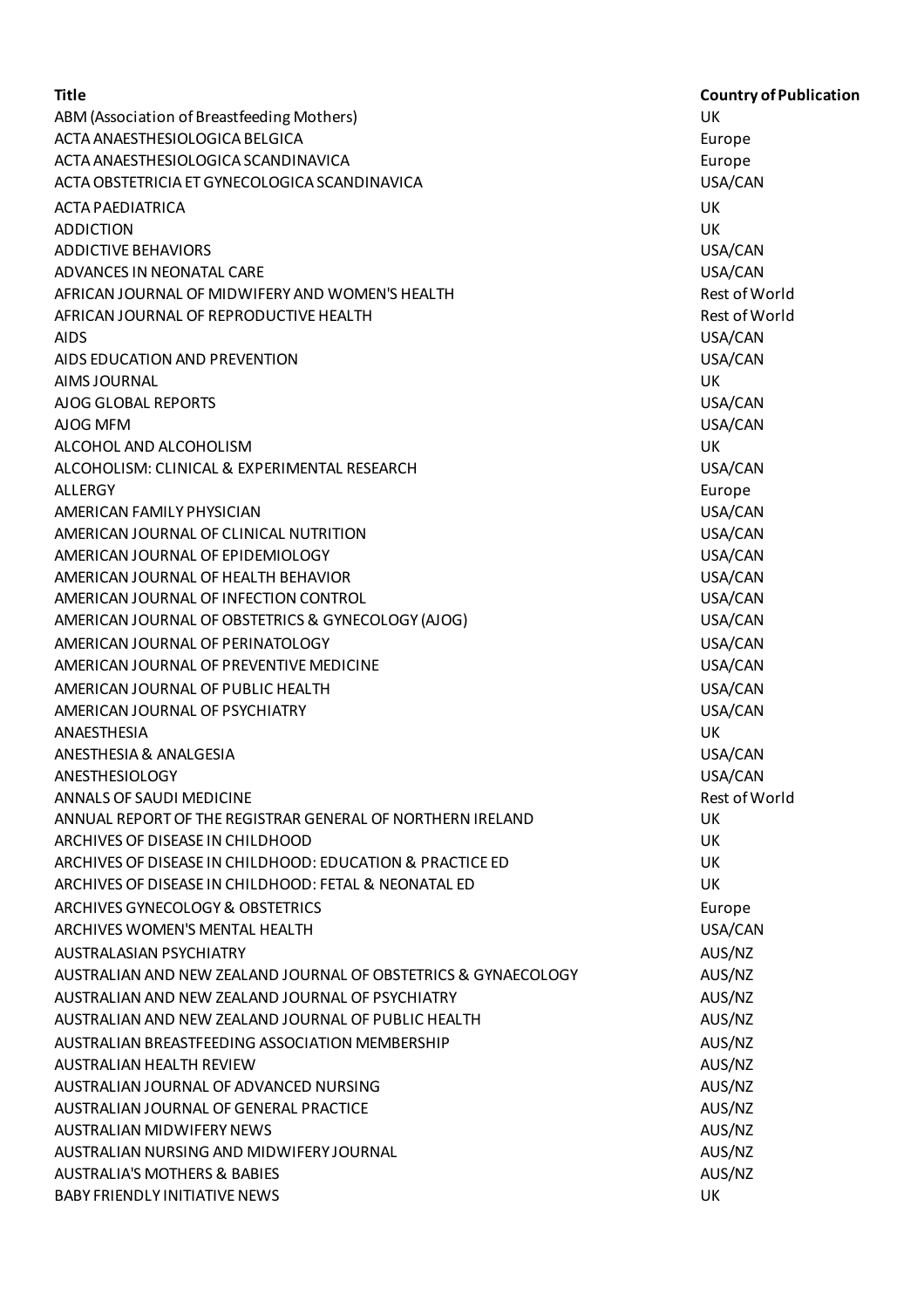| <b>BABY MILK ACTION</b>                                                    | <b>UK</b>  |
|----------------------------------------------------------------------------|------------|
| <b>BBC NEWS - HEALTH</b>                                                   | <b>UK</b>  |
| <b>BCT SMALL TALK</b>                                                      | Europe     |
| BEST PRACTICE & RESEARCH: CLINICAL OBSTETRICS & GYNAECOLOGY                | UK         |
| BFN: THE BREASTFEEDING NETWORK NEWSLETTER                                  | <b>UK</b>  |
| <b>BIOLOGICAL PSYCHIATRY</b>                                               | USA/CAN    |
| <b>BIRTH</b>                                                               | USA/CAN    |
| <b>BIRTH DEFECTS RESEARCH</b>                                              | USA/CAN    |
| <b>BMC ANESTHESIOLOGY</b>                                                  | UK         |
| <b>BMC FAMILY PRACTICE</b>                                                 | UK         |
| <b>BMC HEALTH SERVICES RESEARCH</b>                                        | <b>UK</b>  |
| <b>BMC MEDICINE</b>                                                        | UK         |
| <b>BMC PEDIATRICS</b>                                                      | UK         |
| <b>BMC PREGNANCY &amp; CHILDBIRTH</b>                                      | UK         |
| <b>BMC PUBLIC HEALTH</b>                                                   | UK         |
| <b>BMC WOMEN'S HEALTH</b>                                                  | UK         |
| BMJ: BRITISH MEDICAL JOURNAL - CLINICAL RESEARCH ED                        | UK         |
| <b>BMJ OPEN</b>                                                            | UK         |
| <b>BMJ SEXUAL AND REPRODUCTIVE HEALTH</b>                                  | UK         |
| BJOG: AN INTERNATIONAL JOURNAL OF OBSTETRICS AND GYNAECOLOGY- INCLS SUPPLS | UK         |
| <b>BREASTFEEDING MATTERS</b>                                               | UK         |
| <b>BREASTFEEDING MEDICINE</b>                                              | USA/CAN    |
| <b>BREASTFEEDING OUTLOOK</b>                                               | USA/CAN    |
| <b>BREASTFEEDING REVIEW</b>                                                | AUS/NZ     |
| <b>BONE &amp; JOINT JOURNAL</b>                                            | <b>UK</b>  |
| BRITISH JOURNAL OF ANAESTHESIA                                             | UK         |
| BRITISH JOURNAL OF DEVELOPMENTAL PSYCHOLOGY                                | USA/CAN    |
| BRITISH JOURNAL OF GENERAL PRACTICE                                        | UK         |
| <b>BRITISH JOURNAL OF MIDWIFERY</b>                                        | UK         |
| <b>BRITISH JOURNAL OF NURSING</b>                                          | UK         |
| <b>BRITISH JOURNAL OF NUTRITION</b>                                        | UK         |
| BRITISH JOURNAL OF PSYCHIATRY                                              | UK         |
| <b>BULLETIN OF THE WHO</b>                                                 | Europe     |
| CANADIAN FAMILY PHYSICIAN                                                  | USA/CAN    |
| CANADIAN JOURNAL OF ANESTHESIA                                             | USA/CAN    |
| CANADIAN JOURNAL OF MIDWIFERY RESEARCH AND PRACTICE                        | USA/CAN    |
| CANADIAN JOURNAL OF PSYCHIATRY                                             | USA/CAN    |
| CANADIAN JOURNAL OF PUBLIC HEALTH                                          | USA/CAN    |
| CANADIAN MEDICAL ASSOCIATION JOURNAL (CMAJ)                                | USA/CAN    |
| CARE QUALITY COMMISSION NEWSLETTER                                         | UK         |
| <b>CHILD ABUSE &amp; NEGLECT</b>                                           | <b>USA</b> |
| CHILD: CARE, HEALTH AND DEVELOPMENT                                        | UK         |
| <b>CHILD DEVELOPMENT</b>                                                   | USA/CAN    |
| CHILD PSYCHIATRY & HUMAN DEVELOPMENT                                       | USA/CAN    |
| <b>CLINICAL EPIDEMIOLOGY</b>                                               | AUS/NZ     |
| <b>CLINICAL INFECTIOUS DISEASES</b>                                        | USA/CAN    |
| <b>CLINICAL LACTATION</b>                                                  | USA/CAN    |
| CLINICAL OBSTETRICS AND GYNECOLOGY                                         | USA/CAN    |
| <b>CLINICAL PEDIATRICS</b>                                                 | USA/CAN    |
| CLINICS IN MOTHER AND CHILD HEALTH                                         | USA/CAN    |
| <b>CLINICS IN PERINATOLOGY</b>                                             | USA/CAN    |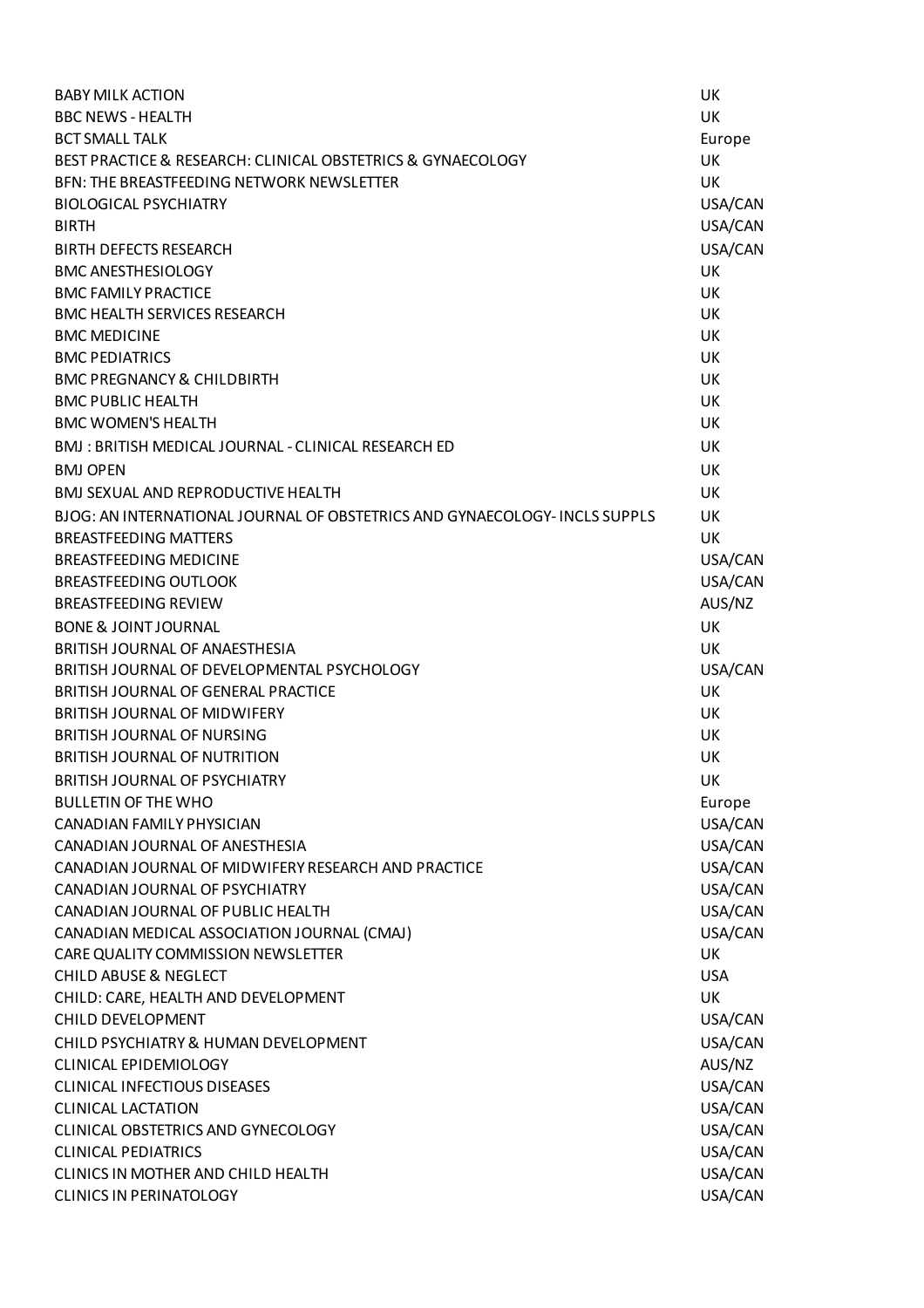COCHRANE DATABASE OF SYSTEMATIC REVIEWS UK COMMUNITY PRACTITIONER UK COMPLEMENTARY THERAPIES IN CLINICAL PRACTICE **Example 1999** UK COMPLEMENTARY THERAPIES IN MEDICINE USA/CAN COMPREHENSIVE CHILD AND ADOLESCENT NURSING UK CRITICAL CARE NURSING CLINICS OF NORTH AMERICA USA/CAN USA/CAN CRITICAL PUBLIC HEALTH UK CULTURE, HEALTH AND SEXUALITY UK CURATIONIS SOUTH AFRICA CURRENT OPINION IN ANESTHESIOLOGY USA/CAN CURRENT OPINION IN OBSTETRICS & GYNECOLOGY USA/CAN CURRENT OPINION IN PEDIATRICS USA/CAN CURRENT WOMEN'S HEALTH REVIEWS USA/CAN DANISH MEDICAL JOURNAL **Europe State And Accord Contract Contract Contract Contract Contract Contract Contract Contract Contract Contract Contract Contract Contract Contract Contract Contract Contract Contract Contract Con** DEPARTMENT OF HEALTH UK DEVELOPMENTAL MEDICINE & CHILD NEUROLOGY UK DEVELOPMENTAL PSYCHOLOGY USA/CAN DIABETES CARE USA/CAN DIABETIC MEDICINE UK DODS UK DRUG AND THERAPEUTICS BULLETIN UK DRUG SAFETY UPDATE THE UK ON THE UK ON THE UK ON THE UK OF THE UK ON THE UK ON THE UK ON THE UK ON THE UK ON THE UK EARLY CHILD DEVELOPMENT AND CARE USA AND THE USA EARLY CHILDHOOD RESEARCH QUARTERLY UK AND THE RESEARCH ON THE RESEARCH ON THE RESEARCH ON THE RESEARCH ON THE R EARLY HUMAN DEVELOPMENT EUROPEAN AND THE SERIES OF THE SERIES OF THE SERIES OF THE SERIES OF THE SERIES OF THE SERIES OF THE SERIES OF THE SERIES OF THE SERIES OF THE SERIES OF THE SERIES OF THE SERIES OF THE SERIES OF THE EARLY YEARS: AN INTERNATIONAL RESEARCH JOURNAL UK EAST AFRICAN MEDICAL JOURNAL Rest of World EASTERN MEDITERRANEAN HEALTH JOURNAL THE REST OF WORLD Rest of World E CLINICAL MEDICINE UK ENVIRONMENTAL HEALTH UK ENVIRONMENTAL HEALTH PERSPECTIVES USA/CAN EPIDEMIOLOGY USA/CAN EPIDEMIOLOGY & INFECTION UK ESSENCE : THE MAGAZINE OF THE AUSTRALIAN BREASTFEEDING ASSOCIATION AUS/NZ ETHNICITY & DISEASE USA/CAN AND THE SERVICE OF THE SERVICE OF THE SERVICE OF THE SERVICE OF THE SERVICE OF THE ETHNICITY & HEALTH USA/CAN EUROPEAN JOURNAL OF ANAESTHESIOLOGY USA/CAN EUROPEAN JOURNAL OF CLINICAL NUTRITION UK EUROPEAN JOURNAL OF MIDWIFERY EUROPEAN AND THE SERVICE OF MIDWIFFERY EUROPEAN AND THE SERVICE OF MIDWIFFERY EUROPEAN JOURNAL OF NUTRITION Europe EUROPEAN JOURNAL OF OBSTETRICS & GYNECOLOGY AND REPRODUCTIVE BIOLOGY Europe EUROPEAN JOURNAL OF OBSTETRICS & GYNECOLOGY AND REPRODUCTIVE BIOLOGY:X Europe EUROPEAN JOURNAL OF PEDIATRICS EUROPEAN JOURNAL OF PEDIATRICS EUROPEAN JOURNAL OF PUBLIC HEALTH THE CONTROL OF A SERIES OF A SERIES OF A SERIES OF A SERIES OF A SERIES OF A EUROPEAN MEDICAL JOURNAL. REPRODUCTIVE HEALTH UK EVIDENCE BASED MIDWIFERY UK EVIDENCE-BASED NEONATOLOGY Sweden FAMILY MEDICINE (USA) USA/CAN FAMILY PRACTICE UK FATHERHOOD INSTITUTE THE UK OF THE UK ON THE UK OF THE UK OF THE UK OF THE UK OF THE UK OF THE UK FERTILITY AND STERILITY **AND STERILITY EXAMPLE 2008**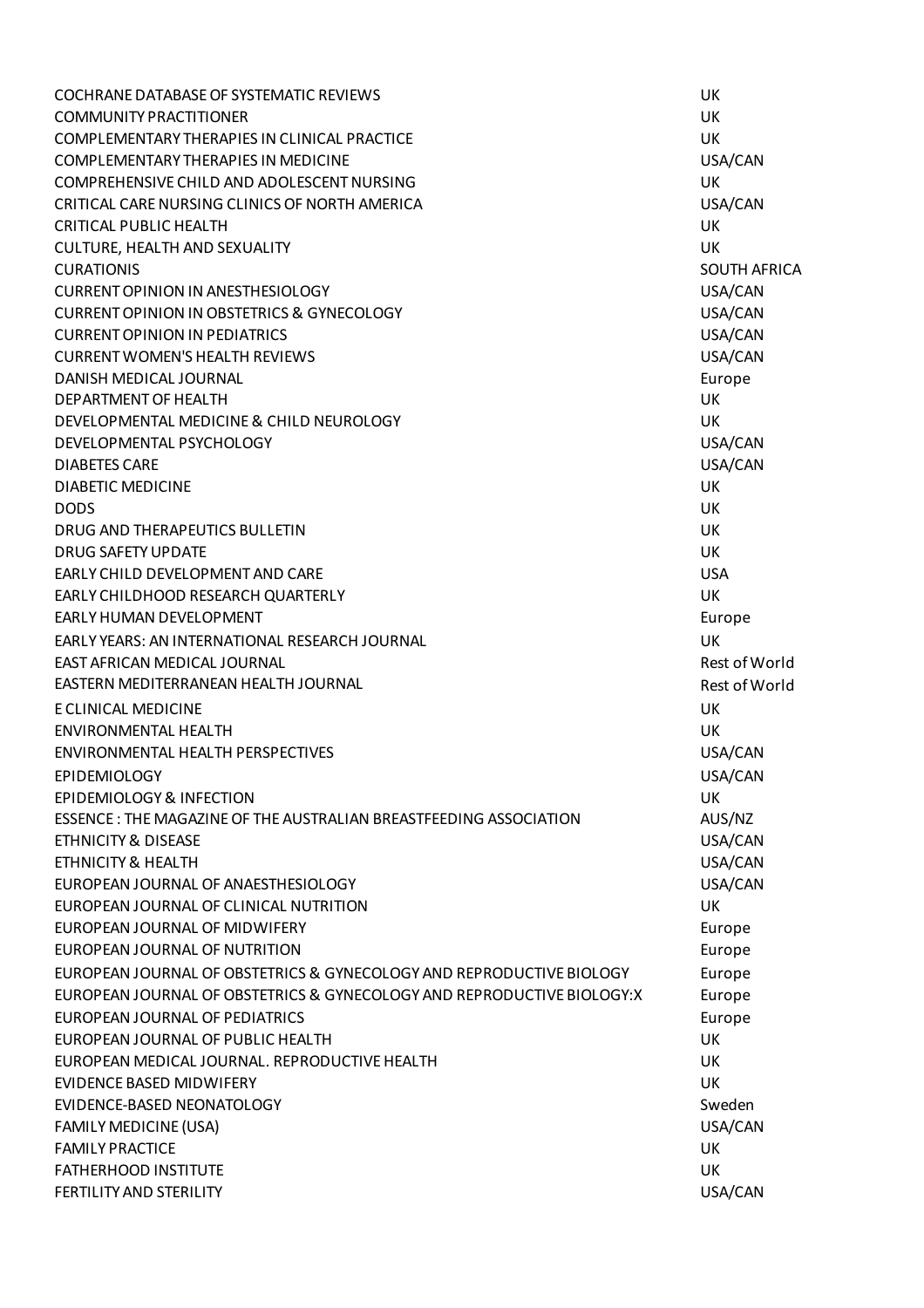**FETAL DIAGNOSIS AND THERAPY EUROPE SETAL DIAGNOSIS AND THERAPY** FIGO NEWSLETTER UK FRONTIERS IN GLOBAL WOMEN'S HEALTH **EUROPE ACCOMMENT OF A SECOND EUROPE ACCOMMENT** Europe GBSS NEWS UK GYNECOLOGIC AND OBSTETRIC INVESTIGATION Europe GYNECOLOGY & OBSTETRICS (SUNNYVALE) USA/CAN HEALTH & PLACE UK HEALTH AND SOCIAL CARE IN THE COMMUNITY **EXAMPLE 20 YO F AND SOCIAL CARE IN THE COMMUNITY** HEALTH CARE FOR WOMEN INTERNATIONAL USA/CAN HEALTH EXPECTATIONS UK HEALTH INFORMATICS JOURNAL UK HEALTH IN WALES NEWS UK HEALTH POLICY Europe HEALTH POLICY AND PLANNING UK HEALTH PROMOTION JOURNAL OF AUSTRALIA AUS/NZ HEALTH PSYCHOLOGY USA/CAN HEALTH, RISK & SOCIETY UK HEALTH SERVICE JOURNAL UK HEALTH SERVICES & DELIVERY RESEARCH UK HEALTH TECHNOLOGY ASSESSMENT UK HSC PUBLIC HEALTH AGENCY UK HUMAN REPRODUCTION UK HYPERTENSION USA/CAN **HYPERTENSION IN PREGNANCY LETTER OF A SET OF A SET OF A SET OF A SET OF A SET OF A SET OF A SET OF A SET OF A SET OF A SET OF A SET OF A SET OF A SET OF A SET OF A SET OF A SET OF A SET OF A SET OF A SET OF A SET OF A SET** INFANCY USA/CAN INFANT UK INFANT AND CHILD DEVELOPMENT THE SECOND OF SECOND ASSAULT AND MUSA CAN USA CAN USE OF SECOND ASSAULT AND RESEARCH **INFANT BEHAVIOR & DEVELOPMENT LEADERS AND LOCAL CONTRACT AND LOCAL CONTRACT CONTRACT AND LOCAL CONTRACT UNITS** INFANT MENTAL HEALTH JOURNAL USA/CAN INFANTS & YOUNG CHILDREN USA/CAN INFECTION CONTROL & HOSPITAL EPIDEMIOLOGY USA/CAN INFECTIOUS DISEASES Europe in the state of the state of the state of the state of the state of the state of the state of the state of the state of the state of the state of the state of the state of the state of the state INFECTIOUS DISEASES IN OBSTETRICS AND GYNECOLOGY USA CAN USA/CAN INFORMATION SERVICES DIVISION (SCOTLAND) - MATERNITY & BIRTHS UK INTEGRATIVE MEDICINE REPORTS USA INTERNATIONAL BREASTFEEDING JOURNAL UK INTERNATIONAL CONFEDERATION OF MIDWIVES **EUROPE ACCESS ENTITLES** Europe INTERNATIONAL JOURNAL OF ALCOHOL AND DRUG RESEARCH EUROPE Europe INTERNATIONAL JOURNAL OF BIRTH & PARENT EDUCATION UK INTERNATIONAL JOURNAL OF CHILDBIRTH THE CONTROL OF CHILDBIRTH THE CONTROL OF CHILDBIRTH **INTERNATIONAL JOURNAL OF EPIDEMIOLOGY UK** INTERNATIONAL JOURNAL OF GYNECOLOGY & OBSTETRICS FOR EUROPE EUROPE INTERNATIONAL JOURNAL OF MIDWIFERY AND NURSING PRACTICE THE Rest of World INTERNATIONAL JOURNAL OF NURSING PRACTICE **Example 2008** 2009 12:34 VISA/CAN INTERNATIONAL JOURNAL OF NURSING STUDIES UK INTERNATIONAL JOURNAL OF OBSTETRIC ANESTHESIA UK INTERNATIONAL JOURNAL OF STD & AIDS UK INTERNATIONAL JOURNAL OF TECHNOLOGY ASSESSMENT IN HEALTH CARE UK UK INTERNATIONAL JOURNAL OF WOMEN'S HEALTH **The CONTROL OF STATE AND THE CONTROL** OK INTERNATIONAL JOURNAL OF WOMEN'S HEALTH AND WELLNESS USA INTERNATIONAL NURSING REVIEW UK INTERNATIONAL UROGYNECOLOGY JOURNAL USA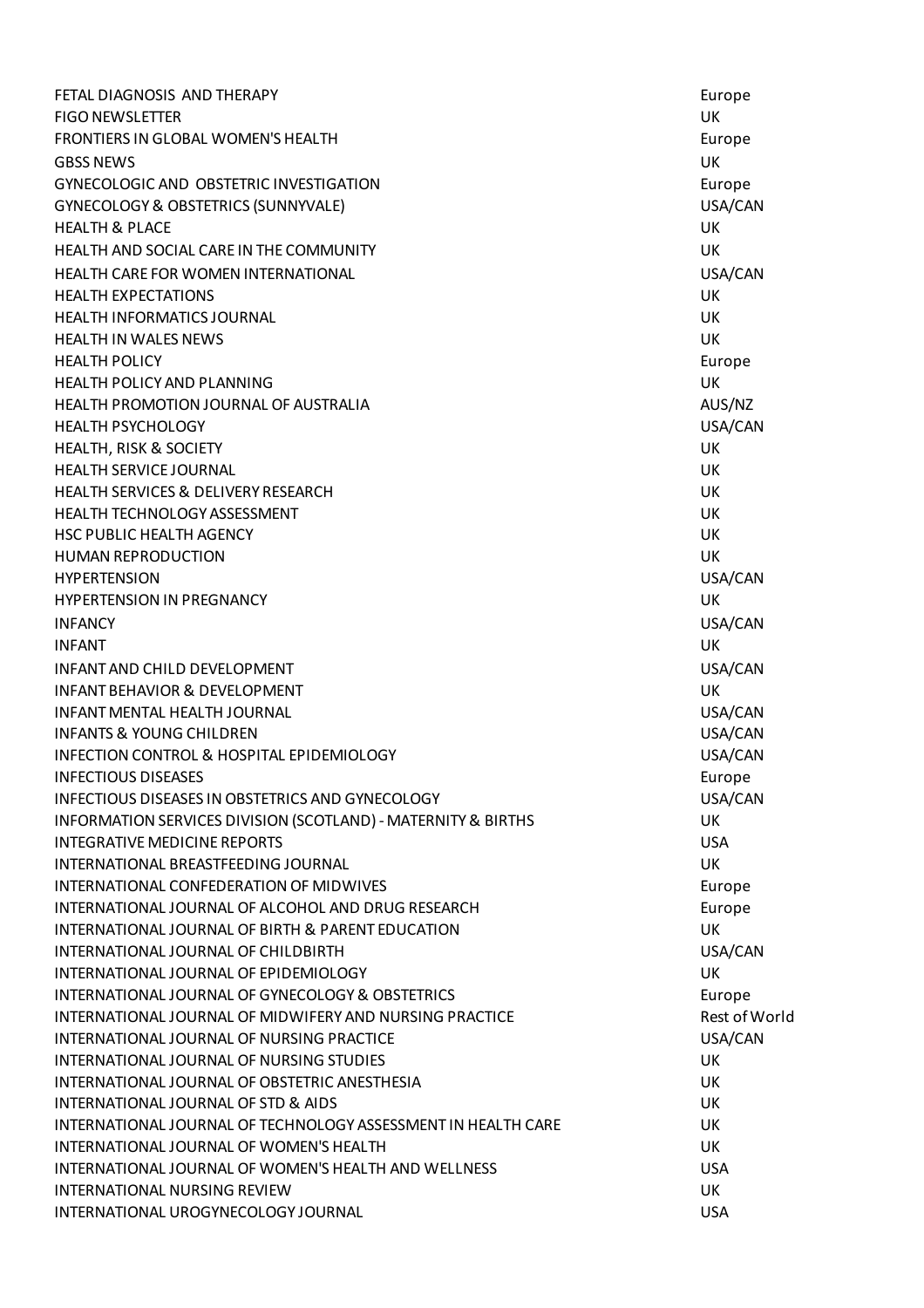IRISH MEDICAL JOURNAL NATURE AND THE SERVICE OF THE SERVICE OF THE SERVICE OF THE SERVICE OF THE SERVICE OF TH JAMA (JOURNAL OF THE AMERICAN MEDICAL ASSOCIATION) USA/CAN JAMA NETWORK OPEN USA JAMA PEDIATRICS USA/CAN JAMA PSYCHIATRY USA/CAN JOGC: JOURNAL OF OBSTETRICS AND GYNAECOLOGY CANADA USA/CAN JOSEPH ROWNTREE FOUNDATION UK JOURNAL OF ABNORMAL CHILD PSYCHOLOGY **USA/CAN** USA/CAN JOURNAL OF ADOLESCENT HEALTH USA/CAN JOURNAL OF ADVANCED NURSING UK AND A SERIES OF A SERIES OF A SERIES OF A SERIES OF A SERIES OF A SERIES OF A S JOURNAL OF AFFECTIVE DISORDERS Europe JOURNAL OF ALLERGY AND CLINICAL IMMUNOLOGY: IN PRACTICE USA/CAN JOURNAL OF ALTERNATIVE AND COMPLEMENTARY MEDICINE THE SAME RESEARCE OF ALTERNATIVE AND COMPLEMENTARY MEDICINE JOURNAL OF CAFFEINE AND ADENOSINE RESEARCH **Example 2008** USA/CAN JOURNAL OF CHILD HEALTH CARE THE STATE OF STATE OF CHILD AND THE STATE OF STATE OF STATE OF STATE OF STATE OF STATE OF STATE OF STATE OF STATE OF STATE OF STATE OF STATE OF STATE OF STATE OF STATE OF STATE OF STATE OF STAT JOURNAL OF CHILD PSYCHOLOGY AND PSYCHIATRY UK JOURNAL OF CLINICAL ANESTHESIA USA/CAN JOURNAL OF CLINICAL ENDOCRINOLOGY & METABOLISM **USA/CAN** JOURNAL OF CLINICAL EPIDEMIOLOGY USA/CAN JOURNAL OF CLINICAL NURSING UK JOURNAL OF CLINICAL ULTRASOUND USA/CAN JOURNAL OF EPIDEMIOLOGY & COMMUNITY HEALTH UK JOURNAL OF FAMILY ISSUES USA/CAN JOURNAL OF FAMILY PRACTICE *USA/CAN* JOURNAL OF FAMILY PSYCHOLOGY USA/CAN JOURNAL OF THE FORMOSAN MEDICAL ASSOCIATION And the contract of world that the set of World JOURNAL OF GLBT FAMILY STUDIES UK JOURNAL OF GYNECOLOGY, OBSTETRICS AND HUMAN REPRODUCTION Europe JOURNAL OF HEALTH AND SOCIAL BEHAVIOR **USA/CAN** USA/CAN **JOURNAL OF HEALTH ECONOMICS** EUROPE AND THE SECONOMICS EUROPE AND THE SECONOMICS EUROPE AND THE SECONOMICS EUROPE JOURNAL OF HEALTH VISITING UK JOURNAL OF HOSPITAL INFECTION UK JOURNAL OF HUMAN LACTATION USA/CAN JOURNAL OF HUMAN NUTRITION AND DIETETICS UK JOURNAL OF HYPERTENSION USA JOURNAL OF INFECTION UK JOURNAL OF INFECTIOUS DISEASES USA/CAN JOURNAL OF INTERPROFESSIONAL CARE VALUE OF THE UK ON A VEHICLE OF THE UK JOURNAL OF MARRIAGE AND FAMILY UK JOURNAL OF MATERNAL-FETAL & NEONATAL MEDICINE THE SAME SERVICE OF MATERNAL-FETAL & NEONATAL MEDICINE JOURNAL OF THE MEDICAL ASSOCIATION OF THAILAND Rest of World JOURNAL OF MEDICAL ETHICS UK JOURNAL OF MEDICAL SCREENING UK JOURNAL OF MIDWIFERY & REPRODUCTIVE HEALTH Rest of World JOURNAL OF MIDWIFERY & WOMEN'S HEALTH **The CONSTRUSS OF STATE ASSAULT ASSAULT** USA/CAN JOURNAL OF NEONATAL NURSING UK JOURNAL OF NEONATAL-PERINATAL MEDICINE Europe JOURNAL OF NUTRITION USA/CAN JOURNAL OF OBSTETRIC GYNECOLOGIC AND NEONATAL NURSING (JOGNN) USA/CAN JOURNAL OF OBSTETRICS AND GYNAECOLOGY UK JOURNAL OF OBSTETRICS AND GYNAECOLOGY RESEARCH Rest of World JOURNAL OF OBSTETRICS AND GYNECOLOGY OF INDIA THE REST OF THE REST OF WORLD REST OF WORLD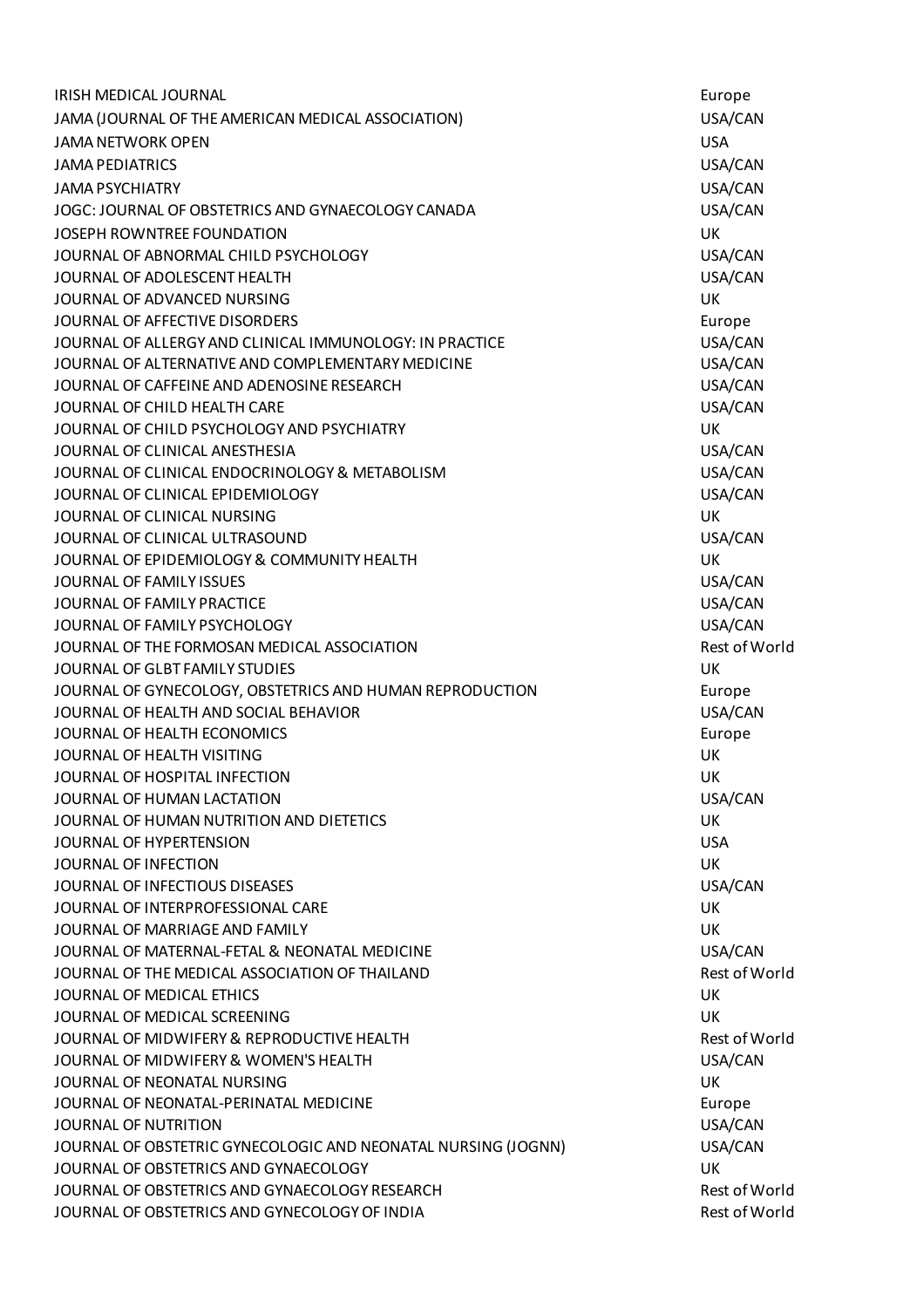| JOURNAL OF OCCUPATIONAL & ENVIRONMENTAL MEDICINE              | USA/CAN       |
|---------------------------------------------------------------|---------------|
| JOURNAL OF PAEDIATRICS & CHILD HEALTH                         | AUS/NZ        |
| JOURNAL OF PEDIATRIC HEALTH CARE                              | USA/CAN       |
| JOURNAL OF PEDIATRIC NURSING                                  | <b>UK</b>     |
| JOURNAL OF PELVIC, OBSTETRIC AND GYNAECOLOGICAL PHYSIOTHERAPY | UK            |
| JOURNAL OF PERINATAL EDUCATION                                | USA/CAN       |
| JOURNAL OF PERINATAL AND NEONATAL NURSING                     | USA/CAN       |
| JOURNAL OF PERINATAL MEDICINE                                 | Europe        |
| JOURNAL OF PERINATOLOGY                                       | USA/CAN       |
| JOURNAL OF PERIODONTOLOGY                                     | USA/CAN       |
| JOURNAL OF PREGNANCY                                          | USA/CAN       |
| JOURNAL OF PRENATAL & PERINATAL PSYCHOLOGY AND HEALTH         | USA/CAN       |
| JOURNAL OF PSYCHOSOCIAL NURSING AND MENTAL HEALTH SERVICES    | USA/CAN       |
| JOURNAL OF PSYCHOSOMATIC OBSTETRICS & GYNECOLOGY              | <b>UK</b>     |
| JOURNAL OF PSYCHOSOMATIC RESEARCH                             | USA/CAN       |
| JOURNAL OF PUBLIC HEALTH                                      | <b>UK</b>     |
| JOURNAL OF REPRODUCTIVE AND INFANT PSYCHOLOGY                 | <b>UK</b>     |
| JOURNAL OF REPRODUCTIVE MEDICINE                              | USA/CAN       |
| JOURNAL OF RESEARCH IN NURSING                                | <b>UK</b>     |
| JOURNAL OF THE ACADEMY OF NUTRITION AND DIETETICS             | USA/CAN       |
| JOURNAL OF THE AMERICAN BOARD OF FAMILY MEDICINE              | USA/CAN       |
| JOURNAL FOR SPECIALISTS IN PEDIATRIC NURSING                  | UK            |
| JOURNAL OF TROPICAL PEDIATRICS                                | UK            |
| JOURNAL OF ULTRASOUND IN MEDICINE                             | USA/CAN       |
| JOURNAL OF WOMEN'S HEALTH                                     | USA/CAN       |
| <b>LANCET</b>                                                 | UK            |
| LANCET CHILD & ADOLESCENT HEALTH                              | UK            |
| LANCET DIABETES & ENDOCRINOLOGY                               | UK            |
| <b>LANCET GLOBAL HEALTH</b>                                   | UK            |
| <b>LANCET INFECTIOUS DISEASES</b>                             | UK            |
| <b>LANCET PUBLIC HEALTH</b>                                   | UK            |
| MATERNAL AND CHILD HEALTH JOURNAL                             | USA/CAN       |
| <b>MATERNAL &amp; CHILD NUTRITION</b>                         | UK            |
| MATERNAL HEALTH, NEONATOLOGY AND PERINATOLOGY                 | <b>USA</b>    |
| MCN: THE AMERICAN JOURNAL OF MATERNAL CHILD NURSING           | USA/CAN       |
| <b>MEDICAL NEWS TODAY</b>                                     | <b>UK</b>     |
| <b>MEDICAL HYPOTHESES</b>                                     | USA/CAN       |
| MEDICAL JOURNAL OF AUSTRALIA                                  | AUS/NZ        |
| <b>MIDIRS MIDWIFERY DIGEST</b>                                | UK            |
| <b>MIDWIFERY</b>                                              | <b>UK</b>     |
| <b>MIDWIFERY MATTERS</b>                                      | <b>UK</b>     |
|                                                               |               |
| MIDWIFERY TODAY                                               | USA/CAN<br>UK |
| <b>MIDWIVES</b>                                               |               |
| MINERVA OBSTETRICS AND GYNECOLOGY                             | Europe        |
| NATIONAL HEALTH EXECUTIVE                                     | UK            |
| NATIONAL INSTITUTE FOR HEALTH AND CARE EXCELLENCE             | UK            |
| NATIONAL PERINATAL EPIDEMIOLOGY UNIT                          | <b>UK</b>     |
| NATIONAL VITAL STATISTICS REPORTS                             | USA/CAN       |
| <b>NEOREVIEWS</b>                                             | USA/CAN       |
| <b>NEONATAL NETWORK</b>                                       | USA/CAN       |
| NEONATOLOGY: FETAL AND NEONATAL RESEARCH                      | SWITZERLAND   |
| NEW ENGLAND JOURNAL OF MEDICINE                               | USA/CAN       |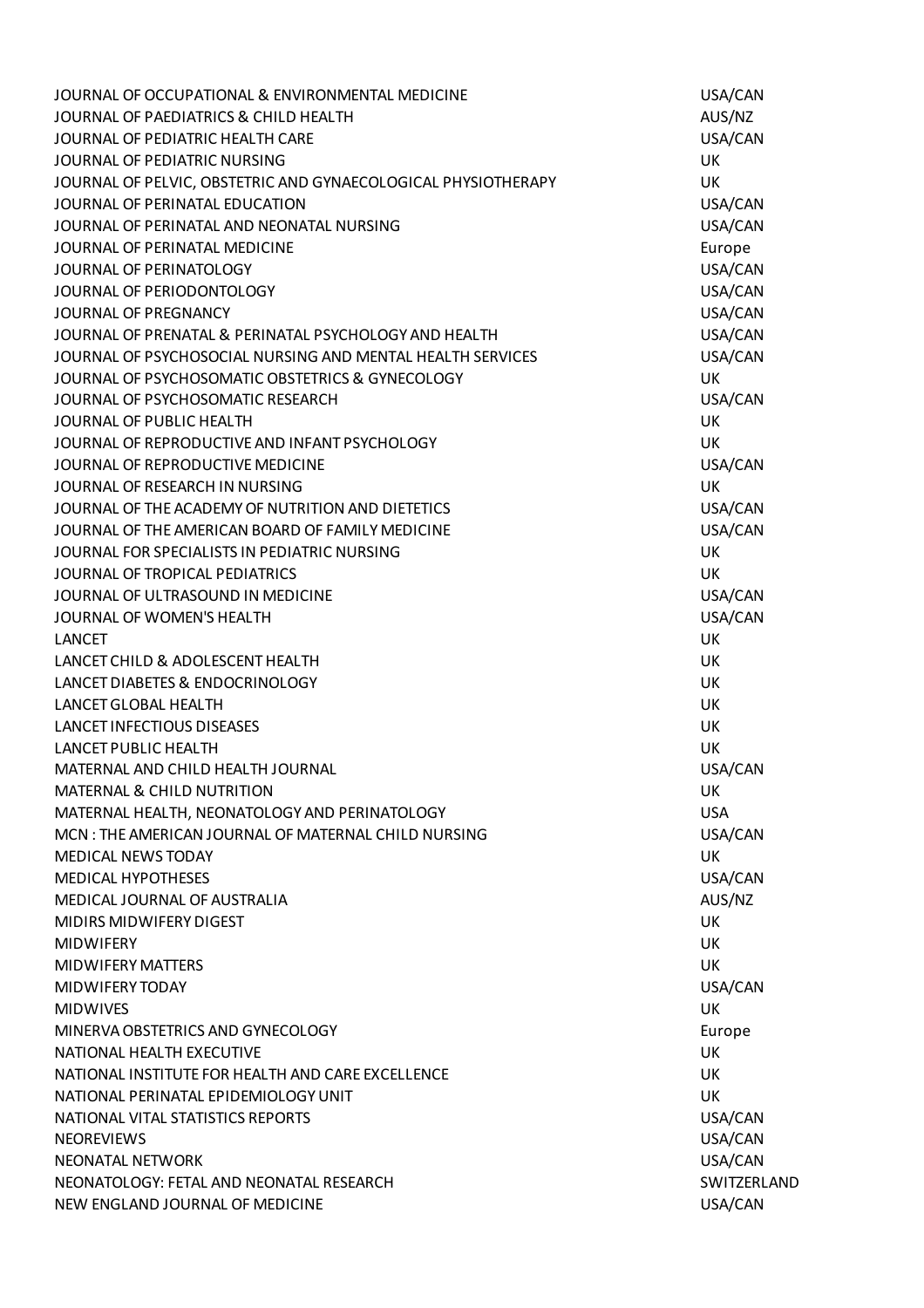| NEW ZEALAND COLLEGE OF MIDWIVES JOURNAL                                           | AUS/NZ      |
|-----------------------------------------------------------------------------------|-------------|
| NEW ZEALAND MEDICAL JOURNAL                                                       | AUS/NZ      |
| NHS DIGITAL (Trading name of the HEALTH & SOCIAL CARE INFORMATION CENTRE (HSCIC)) | UK          |
| NHS MATERNITY STATISTICS ENGLAND                                                  | UK          |
| NHS NATIONAL PATIENT SAFETY AGENCY                                                | UK          |
| NIHR EVIDENCE                                                                     | <b>UK</b>   |
| <b>NSPCC WEEKLY</b>                                                               | UK          |
| <b>NURSE EDUCATION TODAY</b>                                                      | <b>UK</b>   |
| <b>NURSE EDUCATION IN PRACTICE</b>                                                |             |
| NURSING AND MIDWIFERY COUNCIL                                                     | UK          |
| NURSING CHILDREN & YOUNG PEOPLE                                                   | <b>UK</b>   |
| <b>NURSING ETHICS</b>                                                             | UK          |
| NURSING FOR WOMEN'S HEALTH                                                        | USA/CAN     |
| <b>NURSING INQUIRY</b>                                                            | UK          |
| <b>NURSING RESEARCH</b>                                                           | USA/CAN     |
| <b>NURSING STANDARD</b>                                                           | <b>UK</b>   |
| <b>NURSING TIMES</b>                                                              | UK          |
| <b>NUTRIENTS</b>                                                                  | SWITZERLAND |
| <b>NUTRITION AND HEALTH</b>                                                       | UK          |
| <b>NUTRITION RESEARCH REVIEWS</b>                                                 | UK          |
| <b>NUTRITION REVIEWS</b>                                                          | <b>UK</b>   |
| 0 & G                                                                             | AUS/NZ      |
| <b>OBSTETRIC MEDICINE</b>                                                         | UK          |
| OBSTETRICAL & GYNECOLOGICAL SURVEY                                                | USA/CAN     |
| OBSTETRICIAN AND GYNAECOLOGIST                                                    | UK          |
|                                                                                   | UK          |
| OBSTETRICS, GYNAECOLOGY AND REPRODUCTIVE MEDICINE<br>OBSTETRICS AND GYNECOLOGY    |             |
| OBSTETRICS & GYNECOLOGY CLINICS OF NORTH AMERICA                                  | USA/CAN     |
|                                                                                   | USA/CAN     |
| OCCUPATIONAL & ENVIRONMENTAL MEDICINE                                             | UK          |
| OFFICE FOR NATIONAL STATISTICS                                                    | UK          |
| OPEN JOURNAL OF OBSTETRICS & GYNECOLOGY                                           | USA/CAN     |
| OPEN JOURNAL OF PEDIATRICS                                                        | USA/CAN     |
| <b>OPEN NURSING JOURNAL</b>                                                       | UK          |
| PAEDIATRIC AND PERINATAL EPIDEMIOLOGY                                             | UK          |
| PAEDIATRIC RESPIRATORY REVIEWS                                                    | UK          |
| PAEDIATRICS & CHILD HEALTH                                                        | <b>UK</b>   |
| PAEDIATRICS AND CHILD HEALTH                                                      | UK          |
| PAEDIATRICS & INTERNATIONAL CHILD HEALTH                                          | UK          |
| <b>PAIN</b>                                                                       | Europe      |
| PAN AMERICAN JOURNAL OF PUBLIC HEALTH                                             | USA/CAN     |
| PATIENT EDUCATION AND COUNSELLING                                                 | Europe      |
| PEDIATRIC ALLERGY AND IMMUNOLOGY                                                  | Europe      |
| PEDIATRIC CLINICS OF NORTH AMERICA                                                | USA/CAN     |
| PEDIATRIC NURSING                                                                 | UK          |
| PEDIATRIC RESEARCH                                                                | USA/CAN     |
| <b>PEDIATRICS</b>                                                                 | USA/CAN     |
| PELVIC, OBSTETRIC and GYNAECOLOGICAL PHYSIOTHERAPY                                | UK          |
| PERINATAL SERVICES NEWS                                                           | USA/CAN     |
| PERSPECTIVES IN PUBLIC HEALTH                                                     | UK          |
| PERSPECTIVES ON SEXUAL & REPRODUCTIVE HEALTH                                      | UK          |
| <b>PLACENTA</b>                                                                   | UK          |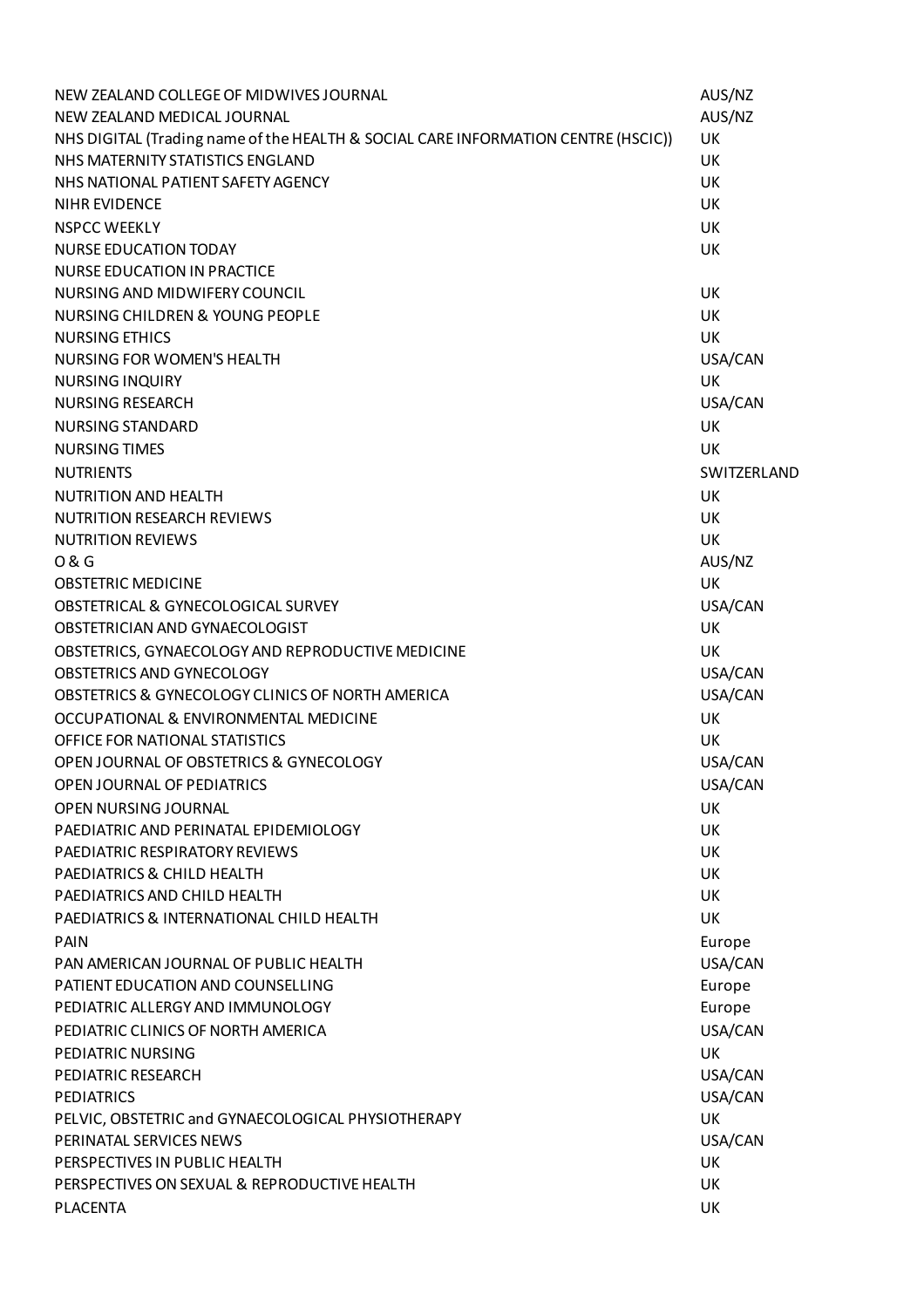| <b>PLOS MEDICINE</b>                                             |                   | USA/CAN       |
|------------------------------------------------------------------|-------------------|---------------|
| PLOS ONE                                                         |                   | USA/CAN       |
| POPULATION BULLETIN                                              |                   | USA/CAN       |
| PRACTISING MIDWIFE                                               |                   | <b>UK</b>     |
| PRENATAL DIAGNOSIS                                               |                   | UK            |
| PREVENTIVE MEDICINE                                              |                   | USA/CAN       |
| PRIMARY HEALTH CARE RESEARCH & DEVELOPMENT                       |                   | <b>UK</b>     |
| PRIMAL HEALTH RESEARCH DATABANK                                  |                   | UK            |
| PSYCHOLOGICAL MEDICINE                                           |                   | <b>UK</b>     |
| PUBLIC HEALTH                                                    |                   | Europe        |
| PUBLIC HEALTH ENGLAND                                            |                   | UK            |
| <b>QUALITATIVE HEALTH RESEARCH</b>                               |                   | USA/CAN       |
| <b>RADIOLOGY</b>                                                 |                   | USA/CAN       |
| REGIONAL ANESTHESIA & PAIN MEDICINE                              |                   | USA/CAN       |
| REPRODUCTIVE HEALTH (BMC)                                        |                   | UK            |
| REPRODUCTIVE HEALTH MATTERS                                      |                   | USA/CAN       |
| REPRODUCTIVE TOXICOLOGY                                          |                   | USA/CAN       |
| RESEARCH AND REPORTS IN NEONATOLOGY                              |                   | <b>UK</b>     |
| RESEARCH IN NURSING & HEALTH                                     |                   | USA/CAN       |
| ROYAL COLLEGE OF MIDWIVES                                        |                   | UK            |
| ROYAL COLLEGE OF OBSTETRICIANS AND GYNAECOLOGISTS                |                   | <b>UK</b>     |
| <b>RURAL &amp; REMOTE HEALTH</b>                                 |                   | AUS/NZ        |
| SAUDI MEDICAL JOURNAL                                            |                   | Rest of World |
| SCANDINAVIAN JOURNAL OF PRIMARY HEALTH CARE                      |                   | Europe        |
| <b>SCIENCE &amp; SENSIBILITY</b>                                 |                   | USA/CAN       |
| <b>SCOTTISH GOVERNMENT</b>                                       |                   | UK            |
| <b>SCOTLAND'S POPULATION</b>                                     | (FORMERLY "ANNUAL | UK            |
| REPORT OF THE REGISTRAR GENERAL OF SCOTLAND")                    |                   |               |
| SEMINARS IN FETAL AND NEONATAL MEDICINE                          |                   | UK            |
| SEMINARS IN PERINATOLOGY                                         |                   | USA/CAN       |
| SEXUAL & REPRODUCTIVE HEALTHCARE                                 |                   | Europe        |
| SEXUAL AND REPRODUCTIVE HEALTH MATTERS                           |                   | UK            |
| SEXUALLY TRANSMITTED DISEASES                                    |                   | USA/CAN       |
| SEXUALLY TRANSMITTED INFECTIONS                                  |                   | <b>UK</b>     |
| SINGAPORE MEDICAL JOURNAL                                        |                   | Rest of World |
| <b>SLEEP HEALTH</b>                                              |                   | USA/CAN       |
| <b>SLEEP MEDICINE</b>                                            |                   | <b>USA</b>    |
| SOCIAL HISTORY OF MEDICINE                                       |                   | <b>UK</b>     |
| SOCIAL SCIENCE & MEDICINE                                        |                   | UK            |
| SOCIOLOGY OF HEALTH & ILLNESS                                    |                   | UK            |
| SOUTH AFRICAN MEDICAL JOURNAL (SAMJ)                             |                   | Rest of World |
| SOUTHERN MEDICAL JOURNAL                                         |                   | USA/CAN       |
| <b>STATISTICS IN MEDICINE</b>                                    |                   | <b>UK</b>     |
| STATISTICS ON WOMEN'S SMOKING STATUS AT TIME OF DELIVERY         |                   | UK            |
| <b>STUDENT MIDWIFE</b>                                           |                   | <b>UK</b>     |
| STUDIES IN FAMILY PLANNING                                       |                   | USA/CAN       |
| THE JOURNAL OF PEDIATRICS                                        |                   | USA/CAN       |
| <b>TOUCHING LIVES</b>                                            |                   | <b>UK</b>     |
| TRANSACTIONS OF THE ROYAL SOCIETY OF TROPICAL MEDICINE & HYGIENE |                   | UK            |
| <b>TROPICAL DOCTOR</b>                                           |                   | <b>UK</b>     |
| TROPICAL MEDICINE & INTERNATIONAL HEALTH                         |                   | UK            |
|                                                                  |                   |               |